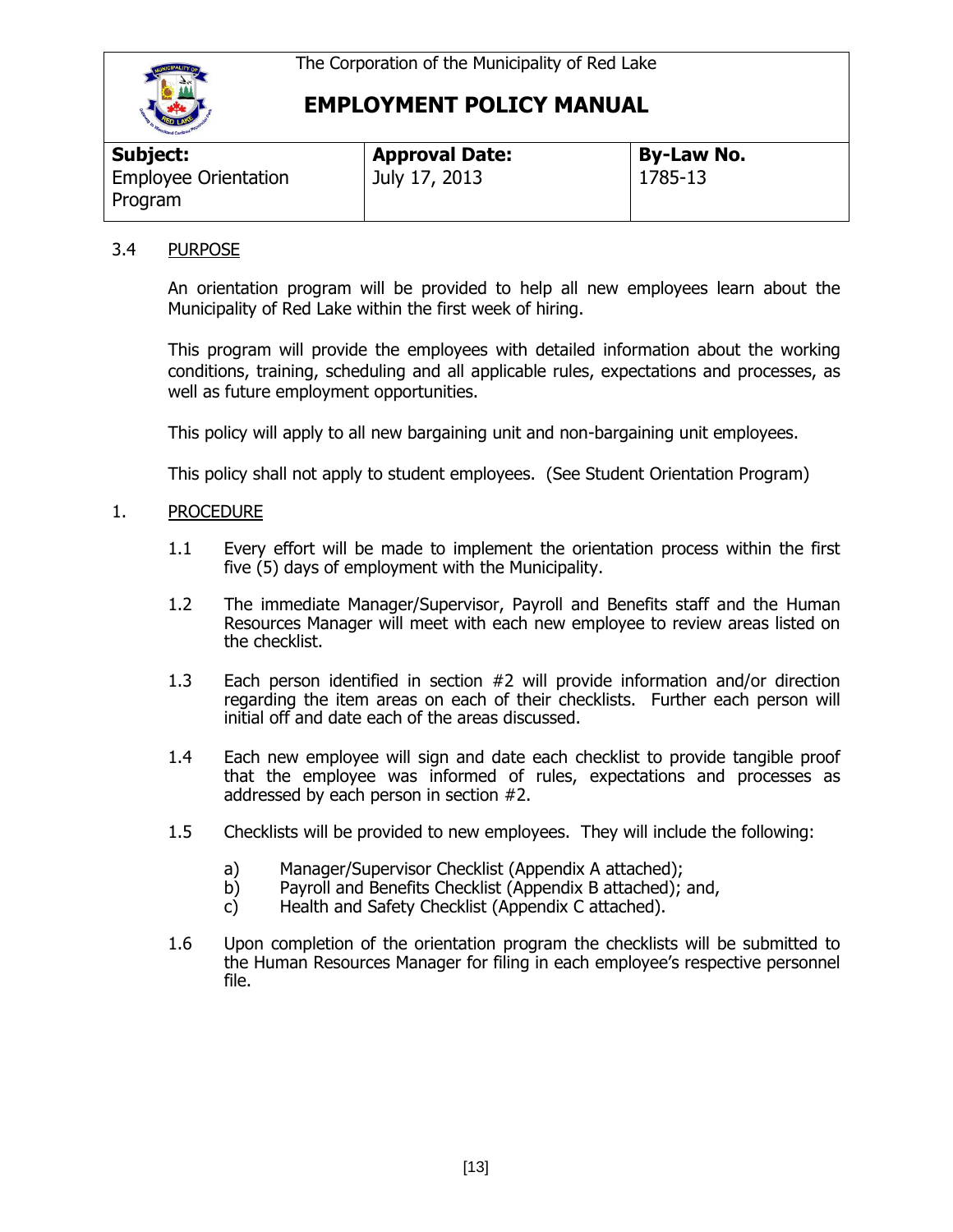| <b>ITEM/AREA</b>                                    | <b>DATE</b> | <b>SIGNATURE</b> |  |  |
|-----------------------------------------------------|-------------|------------------|--|--|
| Accidents/Injuries                                  |             |                  |  |  |
| Budget Information (if applicable)                  |             |                  |  |  |
| Business Cards (if applicable)                      |             |                  |  |  |
| <b>Customer Service</b>                             |             |                  |  |  |
| Code of Conduct Policy                              |             |                  |  |  |
| Concerns and Issues                                 |             |                  |  |  |
| Directory/Phone Book                                |             |                  |  |  |
| <b>Emergency Plan/Exits</b>                         |             |                  |  |  |
| Function of Department                              |             |                  |  |  |
| Health and Safety                                   |             |                  |  |  |
| Hours of Work - Breaks                              |             |                  |  |  |
| <b>Introduction to New Employees</b>                |             |                  |  |  |
| Keys and Access                                     |             |                  |  |  |
| Location of Work Station                            |             |                  |  |  |
| Memos/Reports                                       |             |                  |  |  |
| Name used or preferred                              |             |                  |  |  |
| Overtime                                            |             |                  |  |  |
| Parking Permits and Areas                           |             |                  |  |  |
| Policy Binder                                       |             |                  |  |  |
| Punctuality and Attendance                          |             |                  |  |  |
| <b>Sick Leave/Other Absences</b>                    |             |                  |  |  |
| <b>Staff and Safety Meetings</b>                    |             |                  |  |  |
| <b>Training and Education</b>                       |             |                  |  |  |
| Tour of Departments                                 |             |                  |  |  |
| Other:                                              |             |                  |  |  |
|                                                     |             |                  |  |  |
|                                                     |             |                  |  |  |
| Employee Name:                                      |             |                  |  |  |
| Employee Signature:                                 |             |                  |  |  |
| Date:<br>RETURN FORM TO THE HUMAN RESOURCES MANAGER |             |                  |  |  |
|                                                     |             |                  |  |  |

## **APPENDIX A – MANAGER/SUPERVISOR ORIENTATION CHECKLIST**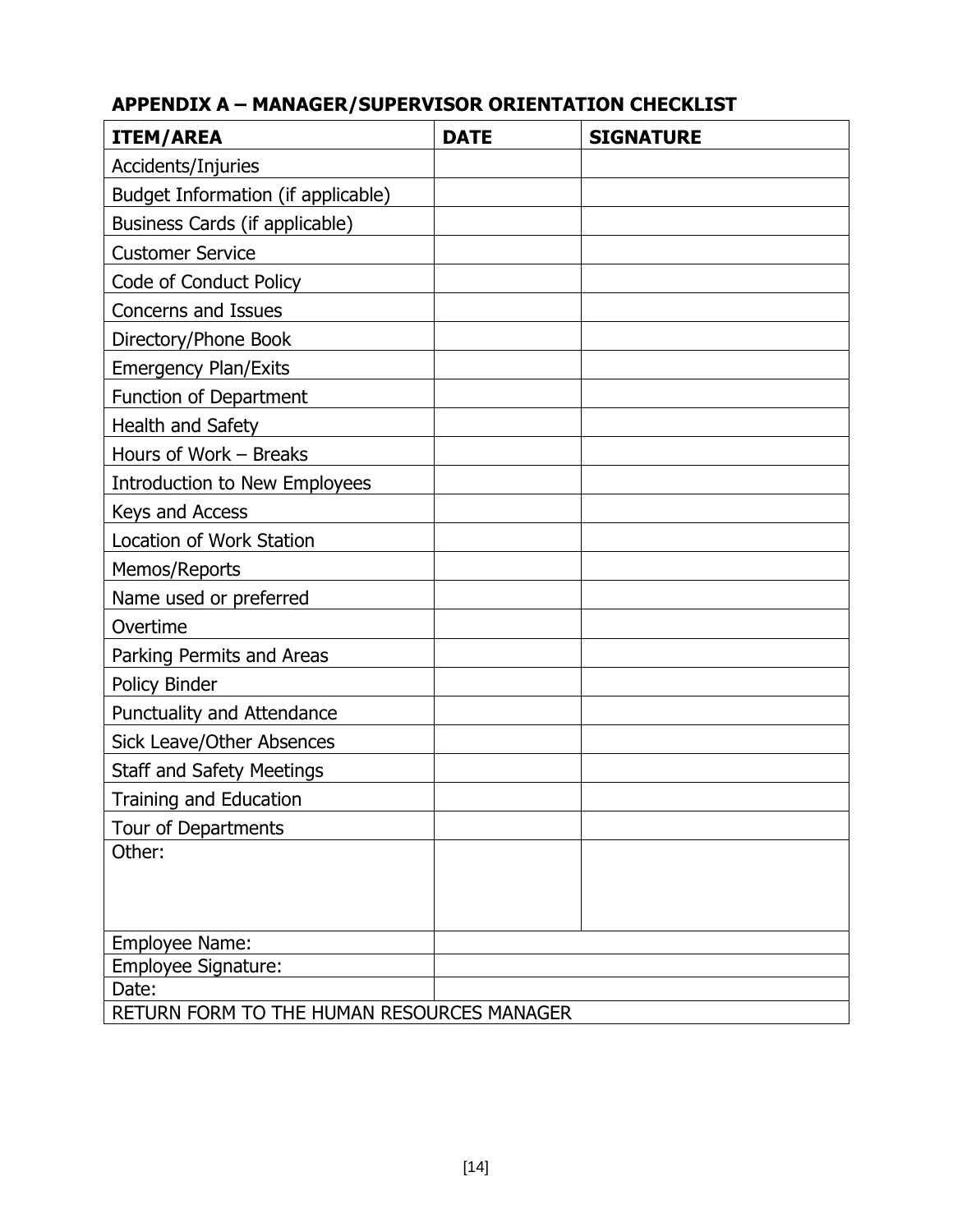## **APPENDIX B - PAYROLL & BENEFITS CHECKLIST**

| <b>ITEM/AREA</b>                           | <b>DATE</b> | <b>INITIAL - PAYROLL</b> |  |
|--------------------------------------------|-------------|--------------------------|--|
| <b>Collective Agreement</b>                |             |                          |  |
| <b>Emergency Contact Information</b>       |             |                          |  |
| Employee Assistance Program (EAP)          |             |                          |  |
| Employee ID                                |             |                          |  |
| Evaluations                                |             |                          |  |
| <b>Exit Interviews</b>                     |             |                          |  |
| Hiring Letter                              |             |                          |  |
| Job Description                            |             |                          |  |
| <b>License Requirements</b>                |             |                          |  |
| Organizational Chart                       |             |                          |  |
| Personnel File                             |             |                          |  |
| Policy Binder and Review                   |             |                          |  |
| <b>Probationary Requirements</b>           |             |                          |  |
| <b>Accessible Customer Service Policy</b>  |             |                          |  |
| Role of the Union                          |             |                          |  |
| <b>Status Change</b>                       |             |                          |  |
| Payroll Documentation                      |             |                          |  |
| Payroll Schedule                           |             |                          |  |
| Pay Stubs                                  |             |                          |  |
| Benefit Plans and Cost                     |             |                          |  |
| Pension                                    |             |                          |  |
| <b>Time Sheets</b>                         |             |                          |  |
| Change in Status                           |             |                          |  |
| Other:                                     |             |                          |  |
|                                            |             |                          |  |
|                                            |             |                          |  |
|                                            |             |                          |  |
| Employee Name:                             |             |                          |  |
| Employee Signature:<br>Date:               |             |                          |  |
| RETURN FORM TO THE HUMAN RESOURCES MANAGER |             |                          |  |